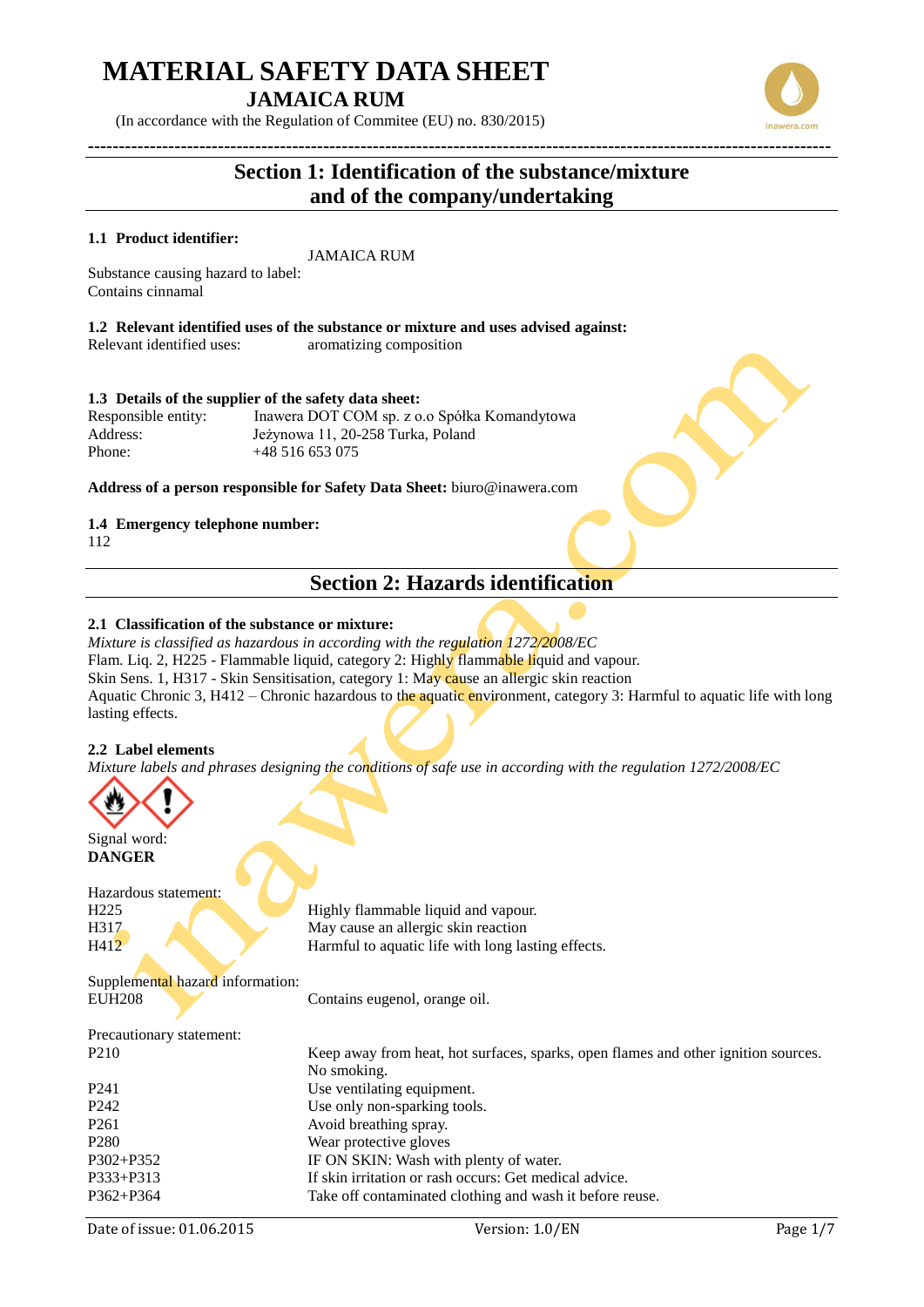

(In accordance with the Regulation of Commitee (EU) no. 830/2015)

**------------------------------------------------------------------------------------------------------------------------** P501 Dispose of contents/container remove in accordance with the local legislation.

#### **2.3 Other hazards**

In the content of the mixture does not consist PBT or vPvB substances or affecting the ozone layer.

### **Section 3: Composition/information on ingredients**

#### **3.2 Mixtures**

Ingredients causing hazard

| <b>Ingredient</b> | <b>Index</b><br>number  | <b>Registration</b><br>number                | <b>CAS</b><br>number | EC<br>number    | $%$ of<br>weight | <b>Classification in</b><br>accordance with regulation<br>EC no. 1272/2008                                                                    |
|-------------------|-------------------------|----------------------------------------------|----------------------|-----------------|------------------|-----------------------------------------------------------------------------------------------------------------------------------------------|
| Ethyl acetate     | $607 - 022 -$<br>$00-5$ | $01 -$<br>2119475103-<br><b>46-XXXX</b>      | 141-78-6             | $205 - 500 - 4$ | $2,5 - 10$       | Flam. Liq 2, H <sub>225</sub> ;<br>Eye Irrit. 2, H319;<br><b>STOT SE 3, H336</b><br><b>EUH066</b>                                             |
| Vanillin          |                         | $01 -$<br>2119516040-<br>60-XXXX             | $121 - 33 - 5$       | 204-465-2       | $\leq 2,5$       | Eye Irrit. 2, H319                                                                                                                            |
| Cinnamal          |                         | $01 -$<br>2119935242-<br>45-XXXX             | $104 - 55 - 2$       | 203-213-9       | < 2, 5           | Acute Tox. 4 H312;<br>Skin Irrit. 2, H315;<br>Skin Sens. 1A, H317;<br>Eye Irrit. 2, H319                                                      |
| Orange oil        |                         | not<br>applicable;<br>art. 2 point 5<br>b(i) | 8008-57-9            | $277 - 143 - 2$ | <2,5             | Flam. Liq. 3, H226;<br>Asp. Tox. 1, H304;<br>Skin Irrit. 2, H315;<br>Skin Sens. 1, H317;<br>Aquatic Acute 1, H400;<br>Aquatic Chronic 1, H410 |
| Eugenol           |                         | $01 -$<br>2119971802-<br>33-XXXX             | $97 - 53 - 0$        | 202-589-1       | <2,5             | Skin Sens. 1B, H317;<br>Eye Irrit. 2, H319                                                                                                    |

Full text of showing type of hazard H is given in section 16.

### **Section 4: First aid measures**

The person providing assistance should undertake all precautions measures ensuring him/her a safe possibility to perform rescue action in the direct health hazard.

#### **4.1 Description of first aid measures**

#### Inhalation:

Immediately move the injured person from a place where the vapors are released and provide access to fresh air. Make injured person deeply inhale and exhale. If the injured person lost the consciousness, but respires, move him into lateral position, constantly watching him. If there is not a breath, open the airways of the injured person and begin CPR – artificial respiration in the pace of 30 inspirations and 2 pressures per minute on the thorax.

#### Skin contact:

Take off immediately contaminated clothes. Wash out contaminated skin with plenty of water and soap. In case of irritation wash out with water until the scorching vanishes or medical aid comes. If the irritation prolonges consult a doctor immedietaly, show label/product leaflet. Eye contact:

Remove any contact lenses. Wash out contaminated eye with plenty of water for at least 15 minutes with the eyelid hold wide open. If redness persists contact with ophtalmologist, show label/product leaflet.

#### Ingestion:

Do not vomiting. Call medical aid. Rinse mouth with water and drink plenty of water. . If the injured person lost the consciousness, but respires, move him into lateral position, constantly watching him. If there is not a breath,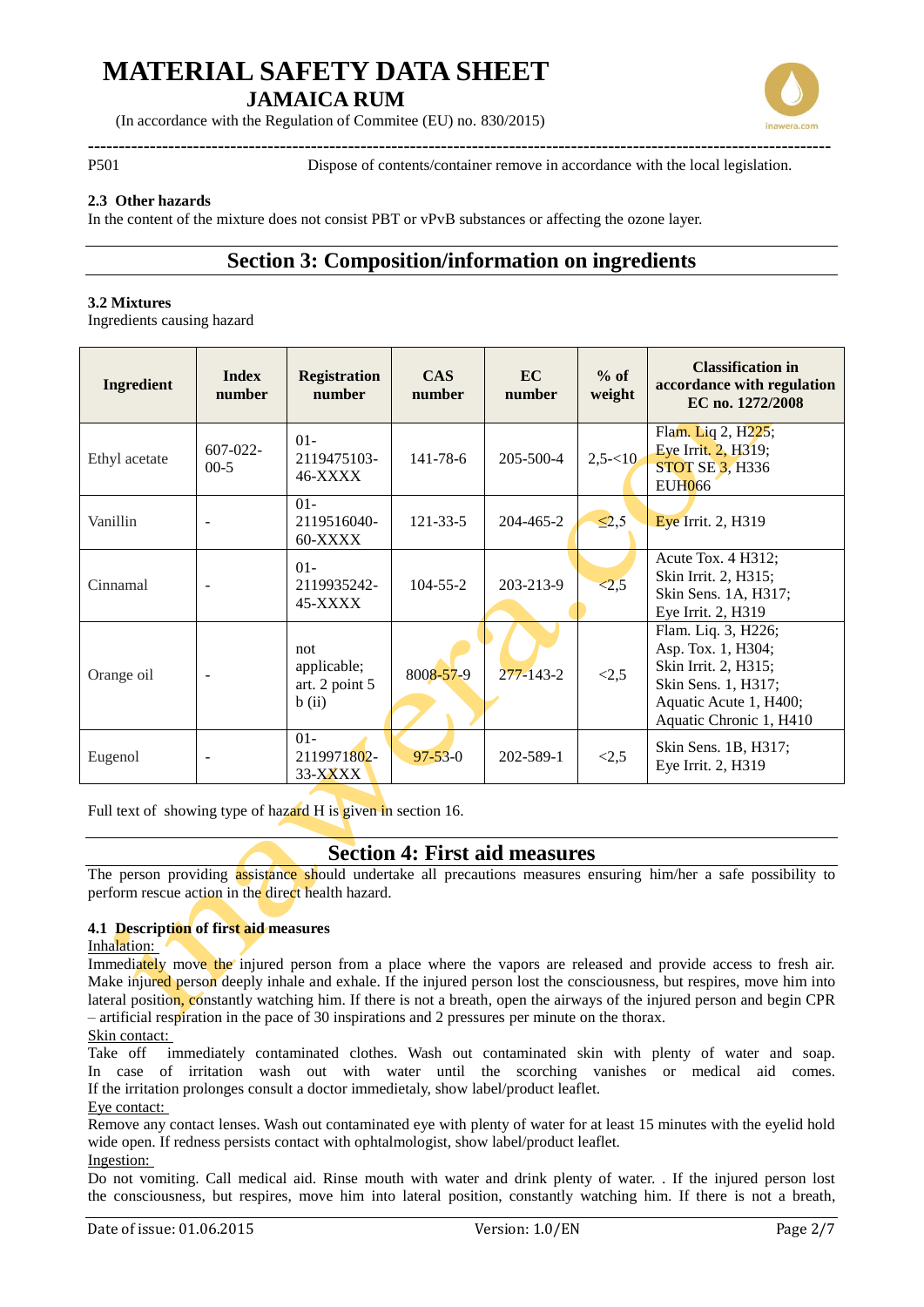

(In accordance with the Regulation of Commitee (EU) no. 830/2015)

**-----------------------------------------------------------------------------------------------------------------------** open the airways of the injured person and begin CPR – artificial respiration in the pace of 30 inspirations and 2 pressures per minute on the thorax until medical aid comes, show label/product leaflet.

#### **4.2 Most important symptoms and effects, both acute and delayed**

In case of a contact of the mixture with the skin possible are skin rednesses and irritations. In case of eye contact redness is possible. In case of ingestion irritations of digestive track are possible with vomiting and nauseas. Prolonged symptoms require an immediate medical help. If needed show label/product leaflet.

## **4.3 Indication of any immediate medical attention and special treatment needed**

None

## **Section 5: Firefighting measures**

#### **5.1 Extinguishing measures:**

Suitable extinguishing measures: extinguishing powders, extinguishing foams, CO<sub>2</sub>. Unsuitable extuinguishing measures: compact water flow

#### **5.2 Special hazards arising from the substance or mixture**

If burning, may produce hazardous fumes or vapors: carbon dioxide, carbonyl compounds

#### **5.3 Advice for firefighters**

Firefighters should have special protective equipment such as: clothes, coveralls, gloves, eyes and face protective equipment and respiartory device. Container exposed on fire or high temperature cool, pouring water and if possible remove from endangered area.

### **Section 6: Accidental release measures**

#### **6.1 Personal precautions, protective equipment and emergency procedures**

Ensure appropriate ventilation. Use protective clothes and all security measures to avoid the contact of the substance with the skin and eyes.

#### **6.2 Environmental precautions**

Secure gullies from getting the mixture into sewage system, surface water and ground water. Place little capacities of the mixture on the absorbing mats. In case of a transport use absorbing baths.

#### **6.3 Methods and materials preventing the contamination and cleaning up.**

In case of contamination of the mixture save sewage system from further leaks by embanking or the use of absorbing materials (sand, diatomaceus earth, sawdust, binders) or remove to closed containers. Secure damaged containers. A dollop of mixture rinse with plenty of water. The place of contamination wash with detergents.

#### **6.4 Reference to other sections**

See section 8 and 13

### **Section 7: Handling and storage**

#### **7.1 Precautions for safe handling**

Mixture should be used in a well ventilated rooms far away from the sources of heat and ignition and electric wires. Do not inhale vapors. It is advised to take safety precautions to avoid the skin and eye contact of the mixture. Do not eat, drink, smoke in a work place. After work or in case of leaving the work place wash hands carefully and take off the workwear.

#### **7.2 Conditions for safe storage, including any incompabilities**

Protect from the sunshines. Keep in a dry, ventillated, dark place, in the temperature 5-20°C away from heating sources in tigthly closed, original container.

**7.3 Specific end uses** Aromatising composition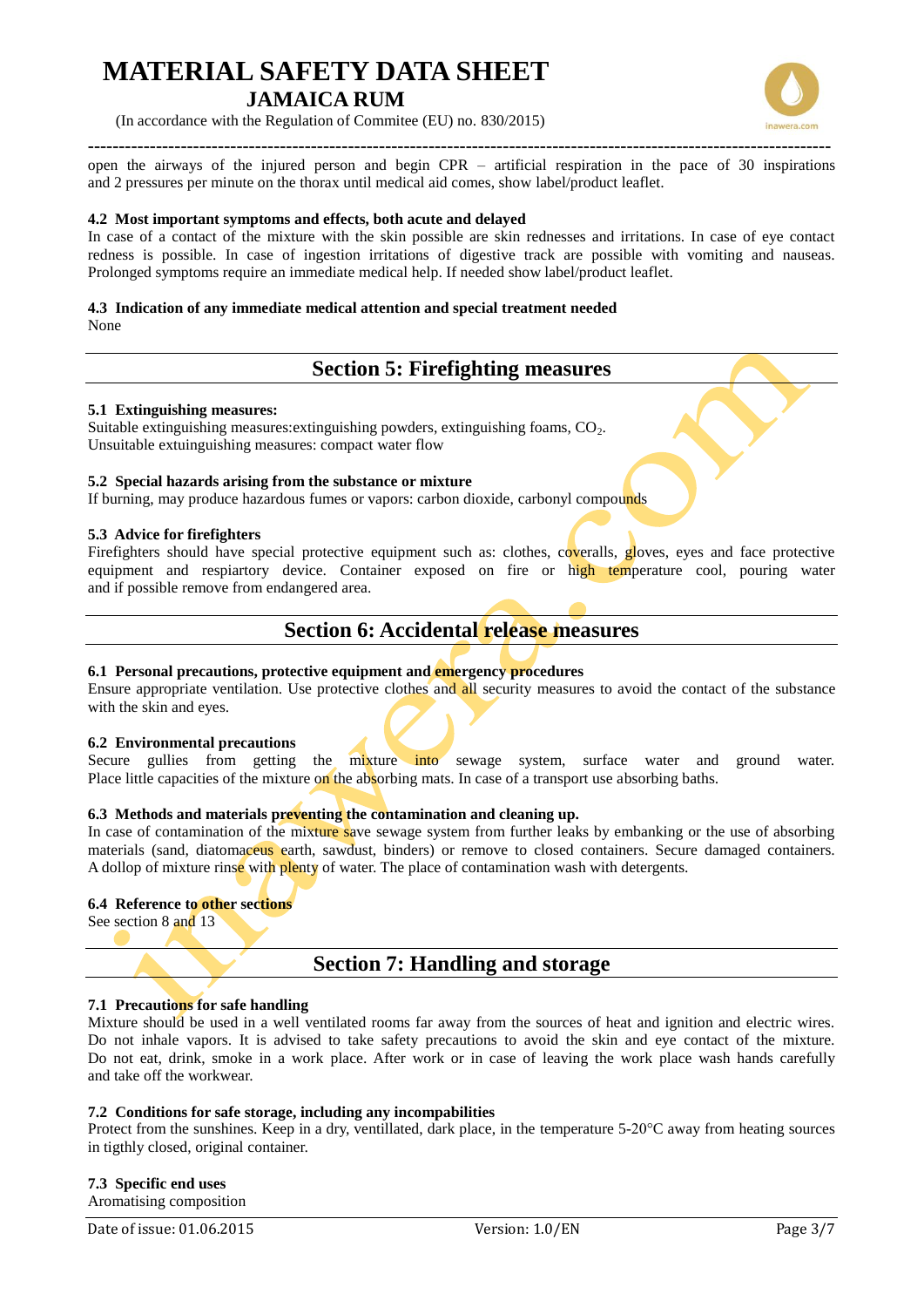(In accordance with the Regulation of Commitee (EU) no. 830/2015)

## **Section 8: Exposure controls/personal protection**

#### **8.1 Control parameters**

| Name of agent | $\mathbf{CAS}$ |                                   | <b>Eight hours</b> | <b>Short-term</b> |     |
|---------------|----------------|-----------------------------------|--------------------|-------------------|-----|
|               |                | $\mathbf{m}\mathbf{z}/\mathbf{m}$ | ppm                | mg/m              | ppm |
| Ethyl acetate | $-41 - 78 - 6$ | 734                               | 200                | 1468              | 400 |

Legal basis: COMMISSION DIRECTIVE: 2000/39/EC, 2006/15/EC, 2009/161/EU, 2017/164/EU *Please check any national occupational exposure limit value for components in your country from Section 3*

#### **8.2 Exposure control**

*Technical tips:*

Ensure adequte ventilation and places to wash the eyes, hands and the storage protective clothes (hangers, wardrobes) place for the working time and after its end.

*Industrial hygiene:* 

It is advised to take precautions to avoid mixture skin and eye contact during its use. Change contaminated clothes. Wash hands after work with mixture or strted work break with mixture. *Air passages:*

In the normal condition of the mixture use it is not required to use filter masks. In case when there is a possibility of vapour appearance you should use ventilation to get rid of contaminated air from work place.

#### *Hands and skin protection:*

Use protective clothes and adequate butyl gloves to avoid the mixture skin contact. While longer work you must often change gloves to new ones. Gloves should meet local and European Union norms.

*Eye protection:*

Use protective gogles to avoid mixture eye contact.

Before work with protective clothes or equipment, watch tchem carefully, look after the date of use. If they will lose their properties during the work, chenge them immediately to new ones. Read carefully the information enclosed to clothes or equipment.

**The final decision about using protective clothes sholud be undertake after familiarizing with work conditions, taken along with Health and Safety worker.**

## **Section 9: Physical and chemical properties**

#### **9.1 Information on basic physical and chemical properties**

| Appearance:                   | State of matter $-$ liquid, colour $-$ colourless to bright yellow |
|-------------------------------|--------------------------------------------------------------------|
| Odour:                        | rum                                                                |
| Odour treshold;               | not determinated                                                   |
| $pH$ :                        | not determinated                                                   |
| Melting point/freezing point: | not determinated                                                   |
| Initial boiling point and     |                                                                    |
| boiling range:                | $77 - 251$ <sup>o</sup> C                                          |
| Flash point:                  | $13^{\circ}$ C                                                     |
| Evaporation rate:             | not determinated                                                   |
| Flammability (solid, gas):    | not concerns                                                       |
| Upper/lower explosive limit:  | not determinated                                                   |
| Vapour pressure:              | not determinated                                                   |
| Vapour density:               | not determinated                                                   |
| Relative density:             | $1,02$ g/cm <sup>3</sup> (20 <sup>o</sup> C)                       |
| Solubility                    | not determinated                                                   |
| Partition co-efficient        |                                                                    |
| n-octanol/water               | not determinated                                                   |
| Auto ignition temperature:    | not determinated                                                   |
| Decomposition temperature:    | not determinated                                                   |
| Viscosity:                    | not determinated                                                   |

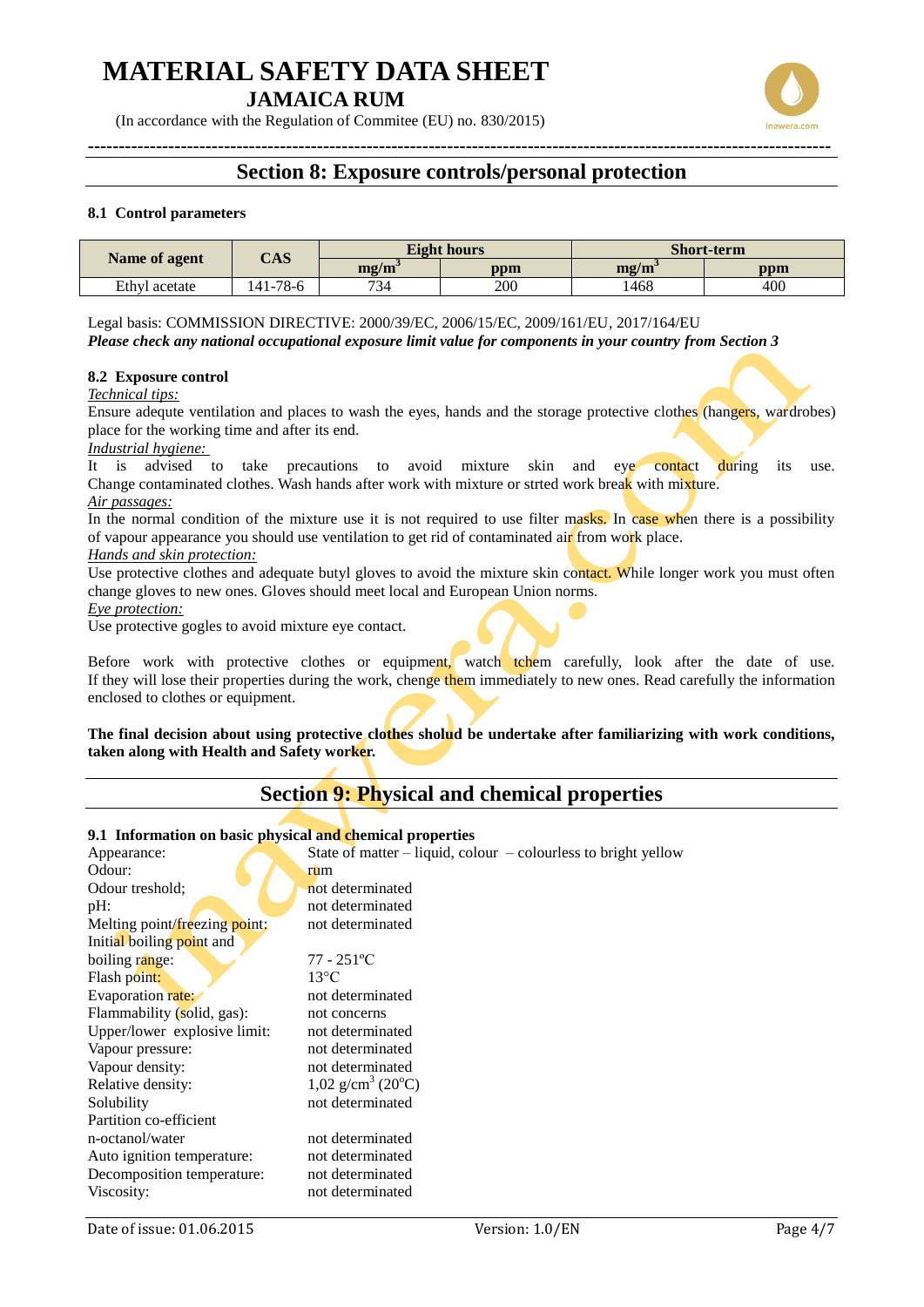(In accordance with the Regulation of Commitee (EU) no. 830/2015)

Explosive properties: not display Oxisiding properties: not determinated

#### **9.2 Other information**

#### No additional data

## **Section 10: Stability and reactivity**

#### **10.1 Reactivity**

Little reactive mixture. It is not polymerized.

**------------------------------------------------------------------------------------------------------------------------**

#### **10.2 Chemical stability**

Stored and used in recommended conditions is stable.

#### **10.3 Possibility of hazardous reactions**

Hazardous reactions are not known.

#### **10.4 Conditions to avoid**

Avoid sunlight, keep away from the source of heat and fire damp places

#### **10.5 Incompatible materials**

Strong oxidian substances.

#### **10.6 Hazardous decomposition products**

Not known

## **Section 11: Toxological information**

#### **11.1 Information on toxological effects**

There is not available data concerning the toxicity for the mixture.

| Acute toxicity:                                    | No                                  |
|----------------------------------------------------|-------------------------------------|
| Skin corrosion/skin irritation:                    | No                                  |
| Serious eyes damage /irritation:                   | N <sub>0</sub>                      |
| Respiratory or skin sensitisation:                 | May cause an allergic skin reaction |
| Germ cell mutagenicity:                            | No                                  |
| Carcinogenicity:                                   | N <sub>0</sub>                      |
| Harmful on reproduction:                           | N <sub>0</sub>                      |
| Toxic impact on target organs $-\sin\theta$ risk:  | N <sub>0</sub>                      |
| Toxic impact on target $organ s - multiple risk$ : | N <sub>0</sub>                      |
| Hazard caused by aspiration:                       | N <sub>0</sub>                      |
|                                                    |                                     |

### **Section 12: Ecological information**

The impact of the mixture is impossible to establish empirically. It is advised to use all the possible ways not to release to the environment.

#### **12.1 Toxicity**

There is not available data concerning the toxicity for the mixture.

#### **12.2 Persistence and degradability**

There is not available data for the mixture concerning degradability in the environment by biodegradation or other processes.

#### **12.3 Bioaccumulative potential**

There is not available data concerning bioaccumulation for the mixture.



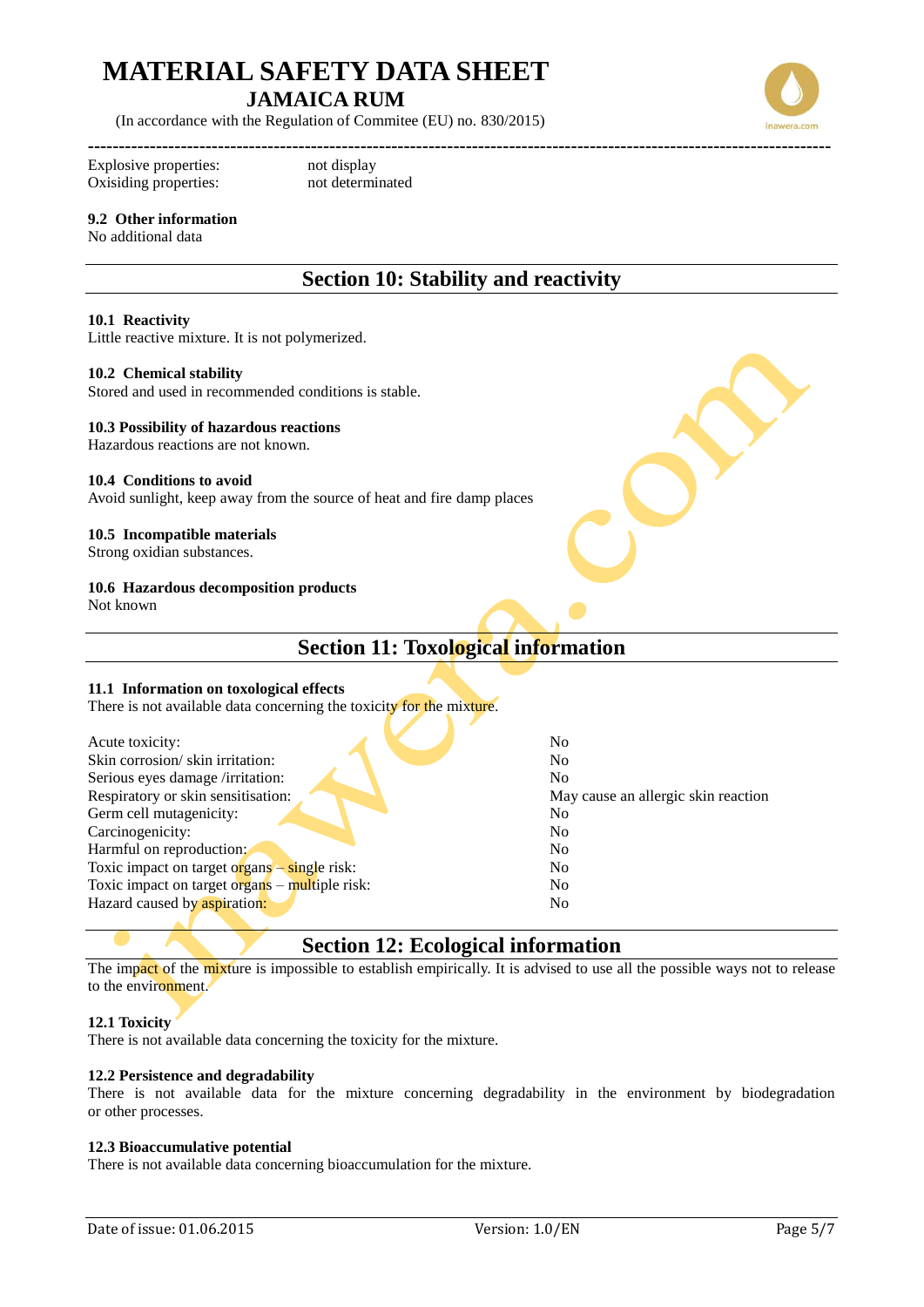(In accordance with the Regulation of Commitee (EU) no. 830/2015)

#### **------------------------------------------------------------------------------------------------------------------------ 12.4 Mobility in soil**

There is not available data concerning mobility in soil for the mixture.

#### **12.5 Results of PBT and vPvB**

No data available.

#### **12.6 Other adverse effects**

There is not available data concerning other advers effects.

### **Section 13: Disposal considerations**

#### **13.1 Waste treatment methods**

Store mixture in original containers. Do not pour into sewage. Reuse in accordance with the local legislation. Recycle or reuse or liquidate empty containers in accordance with local legislation. Disposal method can be found in the directive of European Parliament and Council: 2008/98/EC, 94/62/EC

### **Section 14: Transport information**

**14.1 UN number**  ADR/RID/ ICAO: 1197

**14.2 UN proper shipping name**  ADR/RID/ ICAO: EXTRACTS, FLAVOURING, LIQUID

#### **14.3 Transport hazard class (es)** ADR/RID/ ICAO: 3

**14.4 Packaging group** ADR/RID/ ICAO: II

**14.5 Environmental hazards**  ADR/RID/ ICAO: NO

#### **14.6 Special precautions for the users**

Use personal protective equipment as recommended by ADR /RID/ICAO

#### **14.7 Transport in bulk in accordance to Annexe II of MARPOL 73/78 and IBC Code**

No available data

### **Section 15: Regulatory information**

#### **15.1 Safety, health and environmental regulations/legislation specific for the substance or mixture:**

- Regulation (EC) no 1907/2006 of the European Parliament and of the Council of 18 December 2006 concerning the Registration, Evaluaction, authorization and Restriction of Chemicals (REACH), setablishing a European Chemicals Agency, amending Directive 1999/45/EC and repealing Councli Regulation (EEC) no 793/93 and Commission regulation (EC) no 1488/94 as well as Council Directive 76/769/EEC and Commission Directives 91/155/EEC, 93/67/EEC, 93/105/EC and 200/21/EC

- Regulation (EC) no 1272/2008 of European Parliament and of the Council of 16 December 2008 on classification, labelling and packaging of substances and mixtures, amending and repealing Directives 67/548/EEC and 1999/45/EC, and amending Regulation (EC) no 1907/2006

- Commision regulation (EC) no 790/2009 of 10 August 2009amending, for the purposes of its adaptation to technical and scientific progress, regulation (EC) no 1272/2008 of the European Parliament and of the Council on classification, labelling and packaging of substances and mixtures

- Commission Regulation (EU) no 453/2010 of 20 May 2010 amending Regulation (EC) no 1907/2006 of the European Praliament and of the Council on the Registration, evauation, Authorisation and Restriction of Chemicals (REACH)

- Directive of the Council no 86/686/EEC of 21 December 1989 on the rapprochement of the legislation of members states concerning personal protective equipment